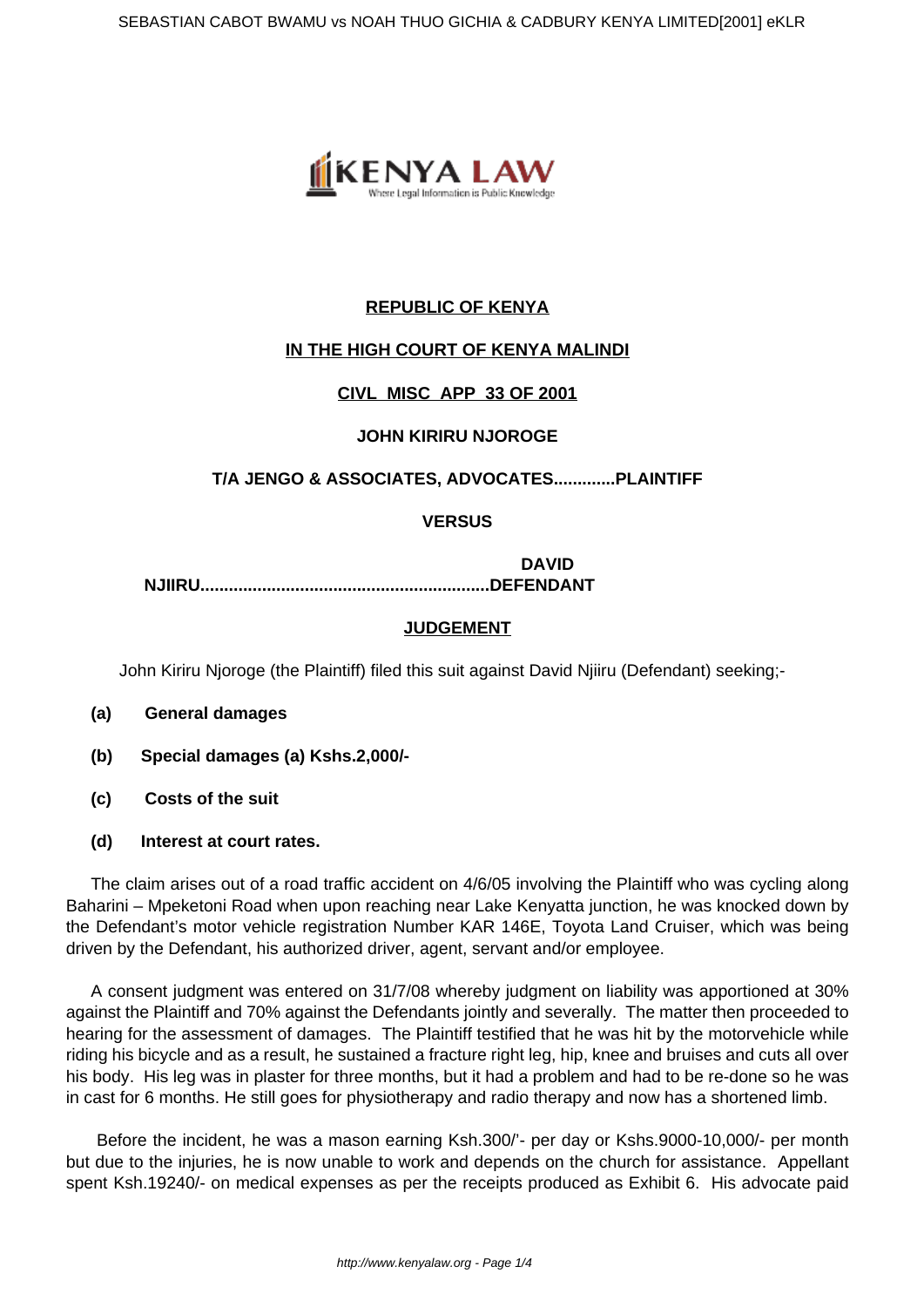Ksh.500/- to carry out a search and the search certificate is produced as Exhibit 7. He says the advocate will recover this amount from him.

He complained that he has not fully recovered as he still experiences pain especially if he walks or stands for too long or when it gets cold.

On cross-examination Plaintiff stated that he did not have anything to prove that he earned Ksh.300/ per day and that indeed the Doctor's report did not say that he was incapacitated not to be able to work. He is 35 years old and stated that currently he cannot do any work. He informed the court that he uses a stick to aid him in his walk, but forgot the same in the matatu he had traveled in, on the morning of the hearing. He also confirmed on cross-examination that he got a job that involved sitting, then he would have no problem.

The Doctor who examined him testified as Pw 1 (Doctor AJONI ADEDE) and he confirmed to the court that Plaintiff had fractures of the Right hip bone and fracture of the both right leg bone (Tibia and Fibula) and multiple cuts on the abdomen and lower limbs. On the day of examination that is on 19<sup>th</sup> February 2006, Plaintiff was in crutches, walked with difficulty and had an obvious limp. The Right hip was swollen and tender and the right knee was stiff with a shortening of the right leg by 3 cm. There were multiple scars on the abdomen the larger measuring 10cm and a large scar on the right leg measuring 6x3cm. His conclusion was that Plaintiff would suffer permanent partial disability due to multiple fractures, shortening of the right leg and stiffening of the right knee.

The soft tissue injuries would leave no residual disability  $-$  the medical report by Pw 1 was thus produced as 1. He was paid Kshs.2000/- for the same as per receipts Exhibit 2 and he was also paid a further Ksh.4000/- for court attendance. Pw 1 explained that due to the shortening of the leg and stiff knee. Plaintiff now suffers from arthritis and he experiences pain during the cold weather. There was another medical report by Doctor J M Muthuuri which was produced by consent as D.exhibit 2 which confirmed the injuries before referred by Doctor Adede. He assessed degree of permanent incapacity say he.

The Plaintiff's counsel suggests general damages for pain and suffering at Ksh.200,000/- and for diminished earning capacity he suggests Ksh.400,000/-. He also suggests the sum of Kshs.180, 000/ as loss of income based on grounds that Plaintiff has not worked for 18 months and was earning at least Kshs.10,000/- per month.

The Plaintiff's counsel submits that Plaintiff was advised by the Doctor not to engage in tasks that would hinder his healing process unless otherwise advised by the Doctor. The Plaintiff's counsel has cited three decisions to support his suggested injuries **in Mutinda Mathcke V Gulsham Yusuf HCCC 752 of 1993 Kibet Chelangat (A minor) V Plan International HCCC 261 of 1995 (Nairobi).**

#### **Gladys Kadzo tsofa V Samuel Kamau Njoroge HCCC 207/95 Mombasa.**

The defence counsel on the other hand submits that even though the injuries were multiple fractures, the same had healed with serious permanent incapacity and relying on the decision in **Evans Kamau V Cecilia Wanjiru ndungu No. 16 of 1992 (Mombasa) and Peter Lenys Deroni V Dr. Stephen W. Kabetis HCCC 2502 of 1990,** he proposed general damages in the sum of Ksh.350,000/-.

 Defendant's counsel submitted that Plaintiff is not entitled to claim for loss of amenities, loss of earnings or diminished earning capacity on grounds that the two medical reports did not indicate that Plaintiff cannot work.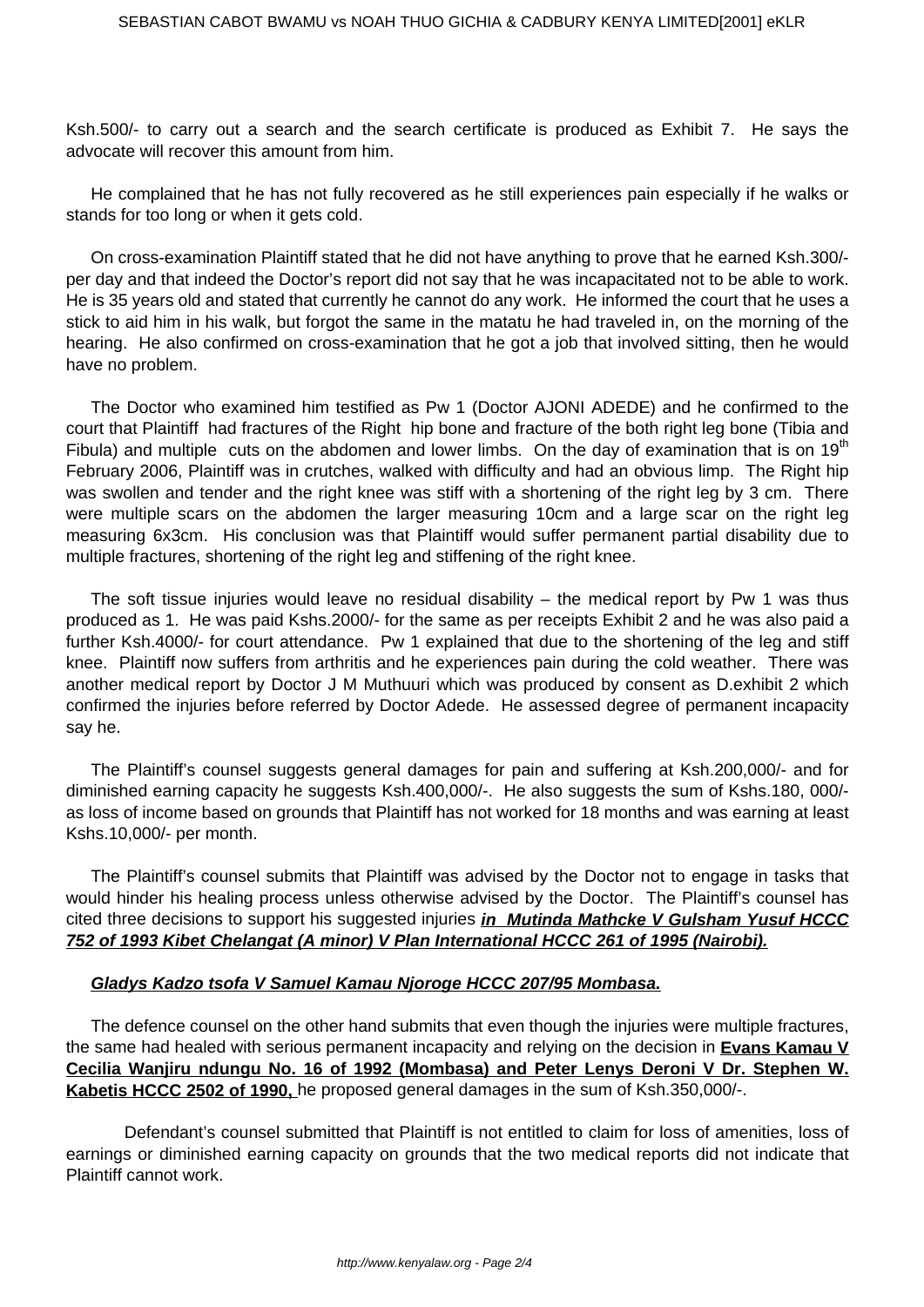As for loss of income, he argued that Plaintiff should not be awarded the same as he was not able to produce documents any audience regarding his purported income of Kshs.10,000/- per month. Even though he alleged that he had payslips and also had contract with various people so there was no proof of income. As for special damages, defence counsel submits that Plaintiff should only be awarded what was pleaded and proved – reference was made to **HCC 447 of 2001 Joseph Wando Aketch V Corrogated sheet Ltd which held** that loss of earnings is a special damage and which must be specifically pleaded and strictly proved and this was repeated in **Thuranira Karauru V Agnes Ncheche**, **CAppeal 192 of 1996 (Nyeri).** 

 For General damages for pain and suffering taking into consideration the nature of injuries and the two medical reports produced, I consider also the decided cases cited – I think the decision in **Mutinda Matheka V Gulsham** dealt with far more severe injuries than the present case.

 However the case of **Gladys Kadzo Tsofa** is a useful guide although even than the extent of injury was more severe - it was delivered on 10/3/00 and my consideration is that general damages 450,000/- (Four hundred and fifty thousands only) is sufficient and I so award less 30% contribution. For loss of income – no evidence has been tendered to prove that the Plaintiff was engaged in gainful employment he says was a mason at a site where a school was being constructed – he did not name the company or individual for whom he was working. He had no documents to support his claim nor did he produce the purported pay slips he claims to have been issued with while in employment. Plaintiff cannot just pluck figures from the abacus, throw them at the court and expect the court to believe them without question.

 For loss of income, I concur with defence counsel that this is a special damage which must be specifically pleaded – in the plaint dated  $10<sup>th</sup>$  August 2006, the same is not included in the pleadings and seems to have been introduced at the hearing and in the defence. I find no basis upon which to make any award under this head. The other special damages claimed and proved relate to the medical expenses to Doctor's fees which total to Kshs.23,940/- (Twenty three thousand, nine hundred and forty only, as per the receipts produce and I enter judgement in favour of the Plaintiff in that sum.

 I award costs of the suit to Plaintiff plus interest thereon at court rates from date of judgement until payment in full.

# **Delivered and dated in open court this 5th day of November 2008 at Malindi.**

#### **H A OMONDI**

#### **JUDGE**

In the presence of

Douglas Randu – court clerk

Mr. Mwadilo holding brief for Jengo for the plaintiff

No appearance for the defendant

# Creative<br>COMMONS While the design, structure and metadata of the Case Search database are licensed by Kenya Law under a Creative Commons<br>COMMONS While the design, structure and metadata of the Case Search database are lice Attribution-ShareAlike 4.0 International, the texts of the judicial opinions contained in it are in the public domain and are free from any copyright restrictions.